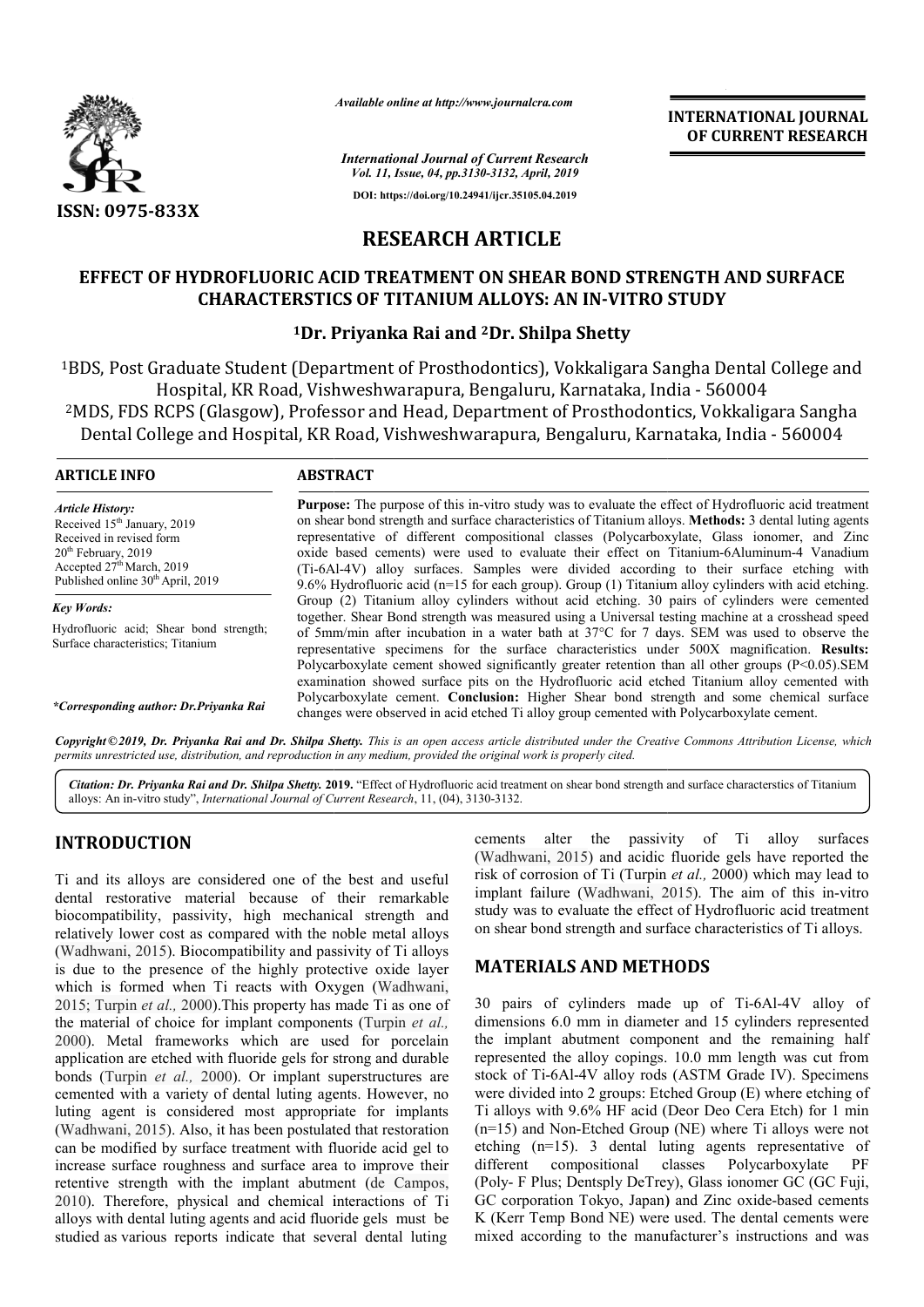applied on the surface of cylinder using micro brush (Benda Micro applicators; Centrix Inc) and the excess were removed. 2 joined cylinders were axially loaded with 49N force for 10 mins at room temperature. Cylinder pairs were incubated in a water bath at 37°C for 7 days when once they were set. Using the Universal testing machine (Mecmesin Multi-Test 10-i) shear Bond strength test was subjected on each cemented cylinder pair test specimens at a cross-head speed of 5 mm/min and the peak shear force was recorded. Representative specimens were selected and observed under 500X magnification after sputtering gold conductive layer of appx. 10nm with a scanning electron microscope (Zeiss Ultra 55). rs; Centrix Inc) and the excess were<br>nders were axially loaded with 49N<br>om temperature. Cylinder pairs were<br>th at 37°C for 7 days when once they<br>niversal testing machine (Mecmesin

**Statistical Analysis:** Data were expressed as the mean  $\pm$  standard deviation (SD). The results were analyzed using software SPSS**,** version 19 (SPSS Inc. Chicago, IL, USA). Student t- test was used to compare the mean rank between the groups. The level of statistical significance was defined as P<0.05. fication after sputtering gold con<br>with a scanning electron microse<br>Analysis: Data were express daread deviation (SD). The result:<br>are SPSS, version 19 (SPSS In<br>ent t- test was used to compare<br>groups. The level of statisti

## **RESULTS**

The mean  $\pm$  standard deviation (SD) Shear Bond strength values for Group PF ranged from 4.93±1.42 MPa for subgroup E and  $1.41\pm0.50$  MPa for Group NE (Table 1).

**Table 1. Mean comparison of shear Bond strength (MPa) in Polycarboxylate cement**

| Group                      | Mean | SD   | T value | P value |  |  |
|----------------------------|------|------|---------|---------|--|--|
| Etch                       | 493  | 142  | 5.204   | $.001*$ |  |  |
| $Non -etch$                | 141  | 0.50 |         |         |  |  |
| *Statistically significant |      |      |         |         |  |  |

For Group GC ranged from 2.88±0.72 MPa for subgroup E and 1.59±0.41 MPa for subgroup NE (Table 2).

**Table 2. Mean comparison of shear Bond strength (Mpa) in Glass ionomer cement**

| Group                      | Mean | SD   | T value | P value |  |  |
|----------------------------|------|------|---------|---------|--|--|
| Etch                       | 2.88 | 0.72 | 3.453   | $.009*$ |  |  |
| Non-etch                   | 1.59 | 0.41 |         |         |  |  |
| *Statistically significant |      |      |         |         |  |  |

For Group K ranged from 1.95±0.44 MPa for subgroup E and 1.20±0.24 MPa for subgroup NE (Table 3)

Table 3. Mean comparison of shear Bond strength (Mpa) in **Zinc oxide based cement**

| Group                      | Mean | SD   | T value | P value |  |  |
|----------------------------|------|------|---------|---------|--|--|
| Etch                       | 195  | 0.44 | 3.295   | $.011*$ |  |  |
| Non-etch                   | 1 20 | 0.24 |         |         |  |  |
| *Statistically significant |      |      |         |         |  |  |

Significantly lowest shear Bond strength was observed in Group Zinc oxide based cement $(K)$  than other test groups (P<0.05).In contrast, Group Polycarboxylate cement(PF) showed significantly the highest shear Bond strength than all other test groups (P<0.05) (Figure 1). Representative debonded surfaces were examined under SEM where no surface detail changes were observed for Group K (Figure 2) and GC (Figure 3). Whereas, PF group specimens showed micropits on Ti alloy surface which were acid etched with HF acid (Figure 4).



Fig. 1. Mean comparison of shear bond strength among the groups



**Fig. 2. Representative of K Group. (500X)**



**Fig 3. Representative of GC Group. (500X)**



**Fig 4. Representative of PF Group Group. (X500). Surface micropitting indicative of corrosion**